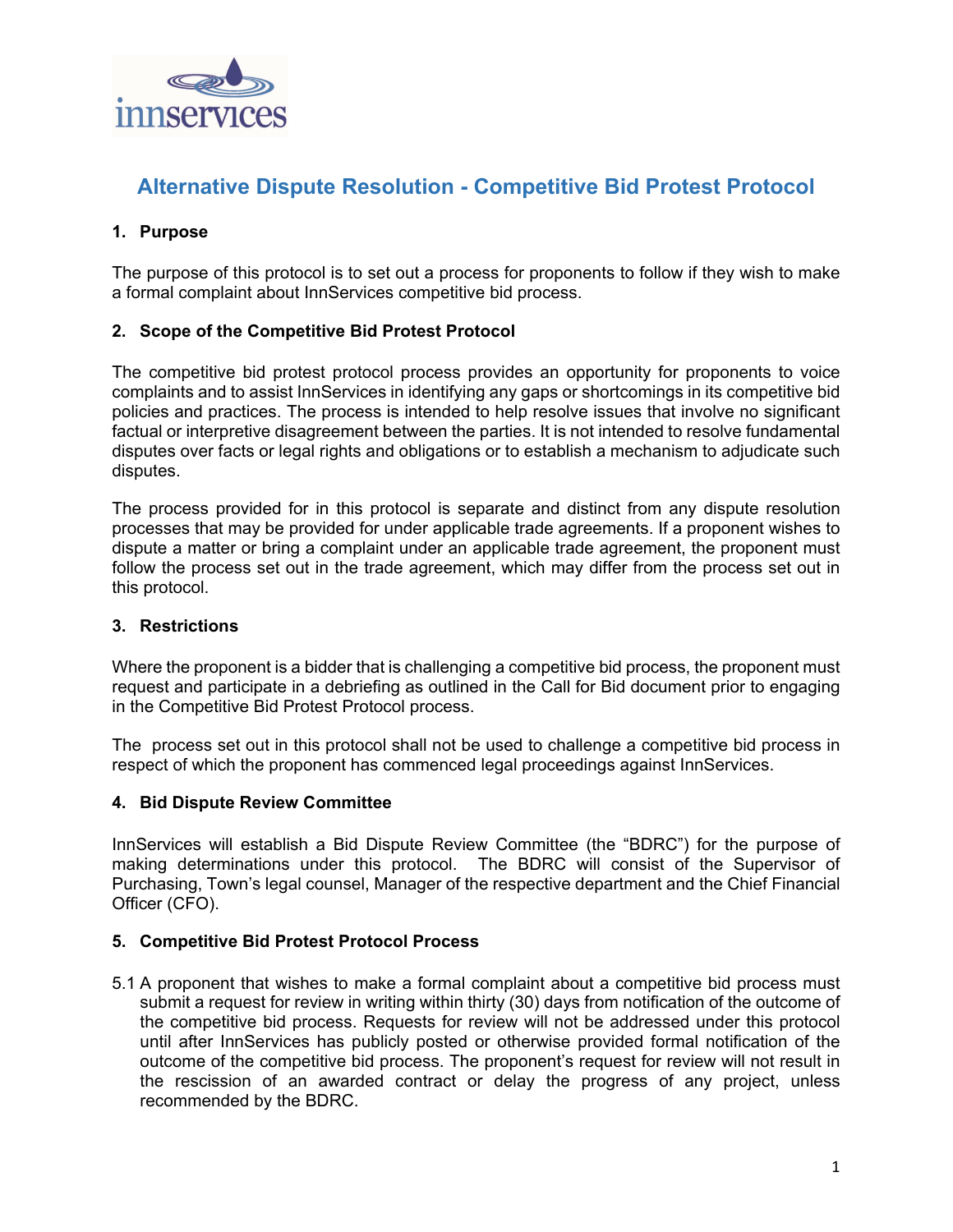

- 5.2 A request for review of a competitive bid process must be directed to the Town's Supervisor of Purchasing or designate identified in the solicitation document for the associated process, and must contain the following:
	- A clear statement as to which competitive bid process the proponent wishes to have reviewed;
	- A clear and detailed explanation of the proponent's concerns with the process, including specifics as to why it disagrees with the process or its outcome;
	- Any accompanying documentation relevant to the proponent's concerns; and
	- The proponent's contact details, including name, telephone number and email address.
- 5.3 Within five (5) business days from receiving the proponent's request for review, InnServices will send an initial response to acknowledge receipt and indicate the date by which it will provide the proponent with a formal response. InnServices will endeavor to make a determination and provide a formal response within twenty (20) business days from receipt of the proponent's request for review, or as soon as it is able.
- 5.4 InnServices staff involved in the competitive bid process will conduct an initial review of the proponent's request for review in order to compile any and all background information and documentation relevant to the competitive bid process and the proponent's concerns. The proponent's request for review and the compiled background information and documents will then be submitted to the BDRC.
- 5.5 The BDRC will convene a meeting to review and consider the proponent's request for review and all internally compiled background information and documents. The BDRC may seek any additional information it requires and may consult with other Town and InnServices officers or employees, legal counsel or other advisors, as necessary.
- 5.6 Upon completion of its review, the BDRC will make a determination and issue a response to the proponent as follows:
	- (a) If the BDRC finds that the proponent's rationale for requesting a review of the competitive bid process does not have merit, then it will issue a response to the proponent indicating that the BDRC has reviewed its concerns and provide reasons for its determination; or
	- (b) If the BDRC finds that the proponent's concerns in respect of the competitive bid process have merit, then it will further determine the appropriate resolution to the matter. In making its determination, the BDRC may consider any factors it considers relevant, including but not limited to:
		- whether the proponent participated in the competitive bid process or was prevented from doing so;
		- the seriousness of any deficiency found in the competitive bid process;